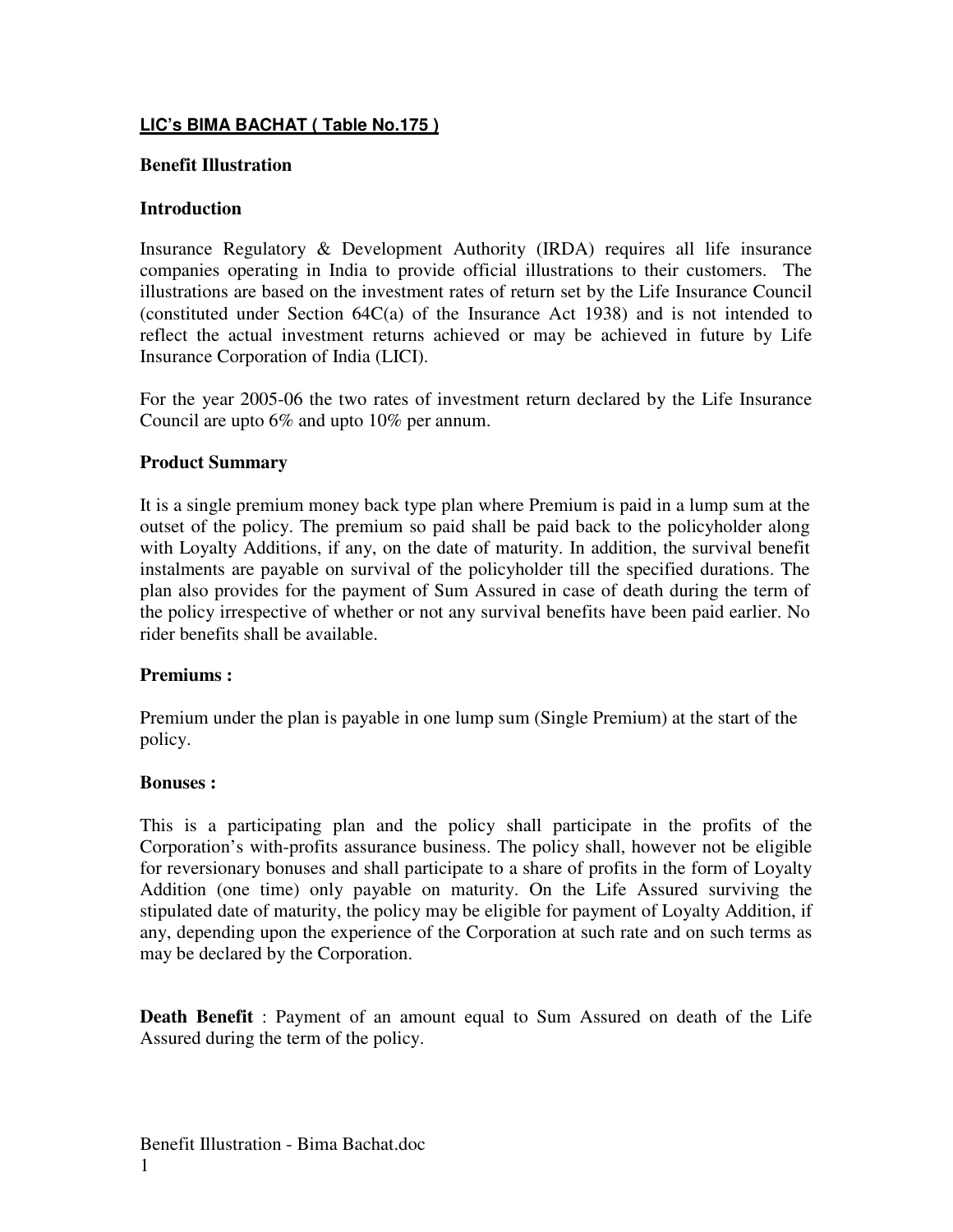**Survival Benefits** : Payable as given below in case of Life Assured surviving to the end of the specified durations:

For policy term 9 years : 15% of the Sum Assured at the end of each  $3^{rd}$  & 6<sup>th</sup> policy year

For policy term 12 years : 15% of the Sum Assured at the end of each  $3^{rd}$ ,  $6^{th}$  &  $9^{th}$ policy year

For policy term 15 years : 15% of the Sum Assured at the end of each  $3^{rd}$ ,  $6^{th}$ ,  $9^{th}$  &  $12^{th}$ policy year

**Maturity Benefit :** Payment of Single Premium (excluding extra premium, if any) along with Loyalty Additions, if any, in case of Life Assured surviving to the end of the term of the policy.

**Surrender Value**: Buying a life insurance contract is a long-term commitment. However, surrender value is available under the plan on earlier termination of the contract.

The Guaranteed Surrender Value shall be available after completion of atleast one policy year. The Guaranteed Surrender Value is equal to 90 per cent of the Single Premium paid excluding extra premium, if any, and the amount of survival benefits, if any paid earlier.

#### *Corporation's policy on surrenders :*

In practice, the Corporation will pay a Special Surrender Value – which is either equal to or more than Guaranteed Surrender Value. The benefit payable on surrender reflects the discounted value of the claim amount that would be payable on death or at maturity. This value will depend on the policy duration at the date of surrender. In some circumstances, in case of early termination of the policy, the surrender value payable may be less than the premium paid.

The Corporation reviews the surrender value payable under its plans from time to time depending on the economic environment, experience and other factors.

*Note : The above is the product summary giving the key features of the plan. This is for illustrative purpose only. This does not represent a contract and for details please refer to your policy document.*

## **BENEFIT ILLUSTRATION :**

#### Statutory warning :

*"Some benefits are guaranteed and some benefits are variable with returns based on the future performance of your Insurer carrying on life insurance business. If your policy offers guaranteed returns then these will be clearly marked "guaranteed" in the illustration table on this page. If your policy offers variable returns then the illustrations on this page will show two different rates of assumed future investment returns. These assumed rates of return are not guaranteed and they are not the upper or lower limits of what you might get back, as the value of your policy is dependent on a number of factors including future investment performance."*

Benefit Illustration - Bima Bachat.doc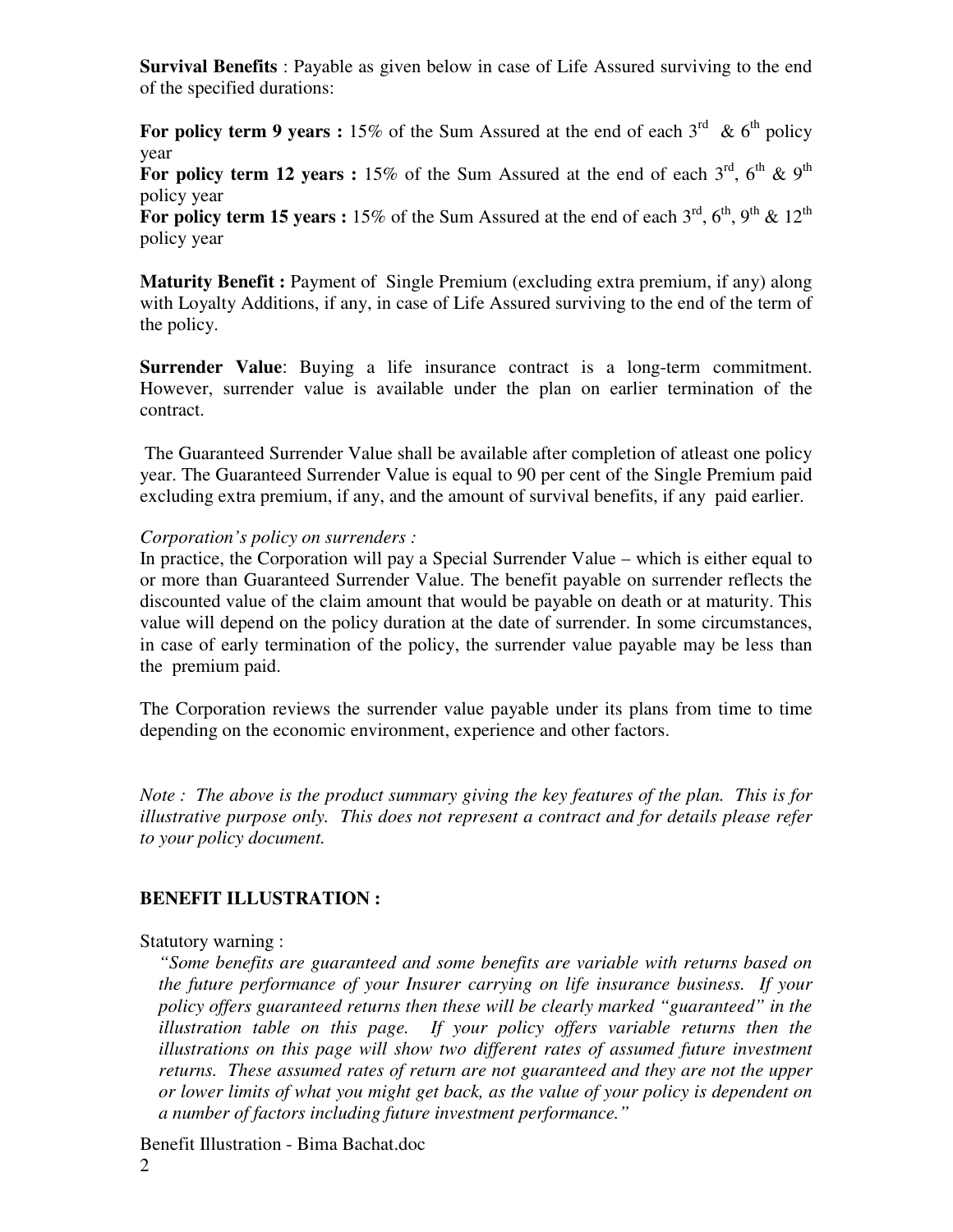# **Illustration 1:**

Age at entry : 35 years Policy Term: 9 years Mode of premium payment : Single Sum Assured: Rs.1,00,000/- **Single Premium : Rs. 67058 /-**

|             | Total   | Benefit payable on death during the year |            |            |          |            |
|-------------|---------|------------------------------------------|------------|------------|----------|------------|
|             | premium | Guaranteed                               | Variable   |            | Total    |            |
| End of Year | paid    |                                          | Scenario 1 | Scenario 2 | Scenario | Scenario 2 |
| . to 9      | 67058   | 100000                                   |            |            | 100000   | 100000     |

Survival Benefits :

|        |         | Benefit payable on survival at the end of specified year |                |          |          |          |
|--------|---------|----------------------------------------------------------|----------------|----------|----------|----------|
|        | Total   |                                                          |                | Variable | Total    |          |
| End of | premium |                                                          | Scenario       | Scenario | Scenario | Scenario |
| Year   | paid    | Guaranteed                                               |                |          |          |          |
| 3      | 67058   | 15000                                                    | $\overline{0}$ | 0        | 15000    | 15000    |
| 6      | 67058   | 15000                                                    | $\overline{0}$ | $\theta$ | 15000    | 15000    |
| 9      | 67058   | 67058                                                    | 0              | 24300    | 67058    | 91358    |
|        |         |                                                          |                |          |          |          |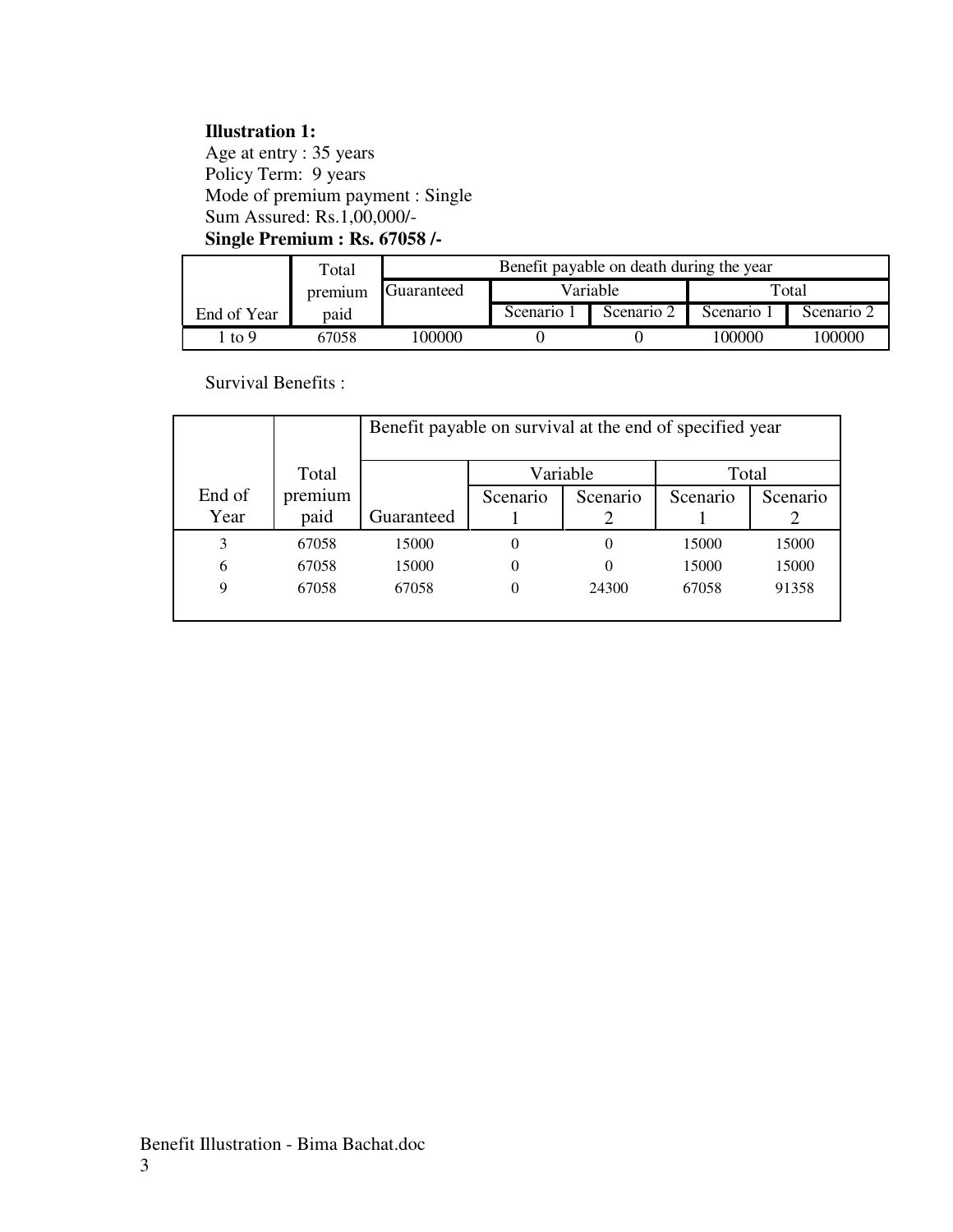# **Illustration 2:**

Age at entry : 35 years Policy Term: 12 years Mode of premium payment : Single Sum Assured: Rs.1,00,000/- **Single Premium : Rs. 72145 /-**

|             | Total   | Benefit payable on death during the year |            |            |          |            |
|-------------|---------|------------------------------------------|------------|------------|----------|------------|
|             | premium | Guaranteed                               | Variable   |            | Total    |            |
| End of Year | paid    |                                          | Scenario 1 | Scenario 2 | Scenario | Scenario 2 |
| 1 to 12     | 72145   | 100000                                   |            |            | 100000   | 100000     |

Survival Benefits :

|        |         | Benefit payable on survival at the end of specified year |                   |          |          |          |  |  |
|--------|---------|----------------------------------------------------------|-------------------|----------|----------|----------|--|--|
|        | Total   |                                                          | Variable<br>Total |          |          |          |  |  |
| End of | premium |                                                          | Scenario          | Scenario | Scenario | Scenario |  |  |
| Year   | paid    | Guaranteed                                               |                   |          |          |          |  |  |
|        |         |                                                          |                   |          |          |          |  |  |
| 3      | 72145   | 15000                                                    | $\theta$          | $\Omega$ | 15000    | 15000    |  |  |
| 6      | 72145   | 15000                                                    | $\theta$          | $\Omega$ | 15000    | 15000    |  |  |
| 9      | 72145   | 15000                                                    | $\theta$          | 0        | 15000    | 15000    |  |  |
| 12     | 72145   | 72145                                                    |                   | 40800    | 72145    | 112945   |  |  |